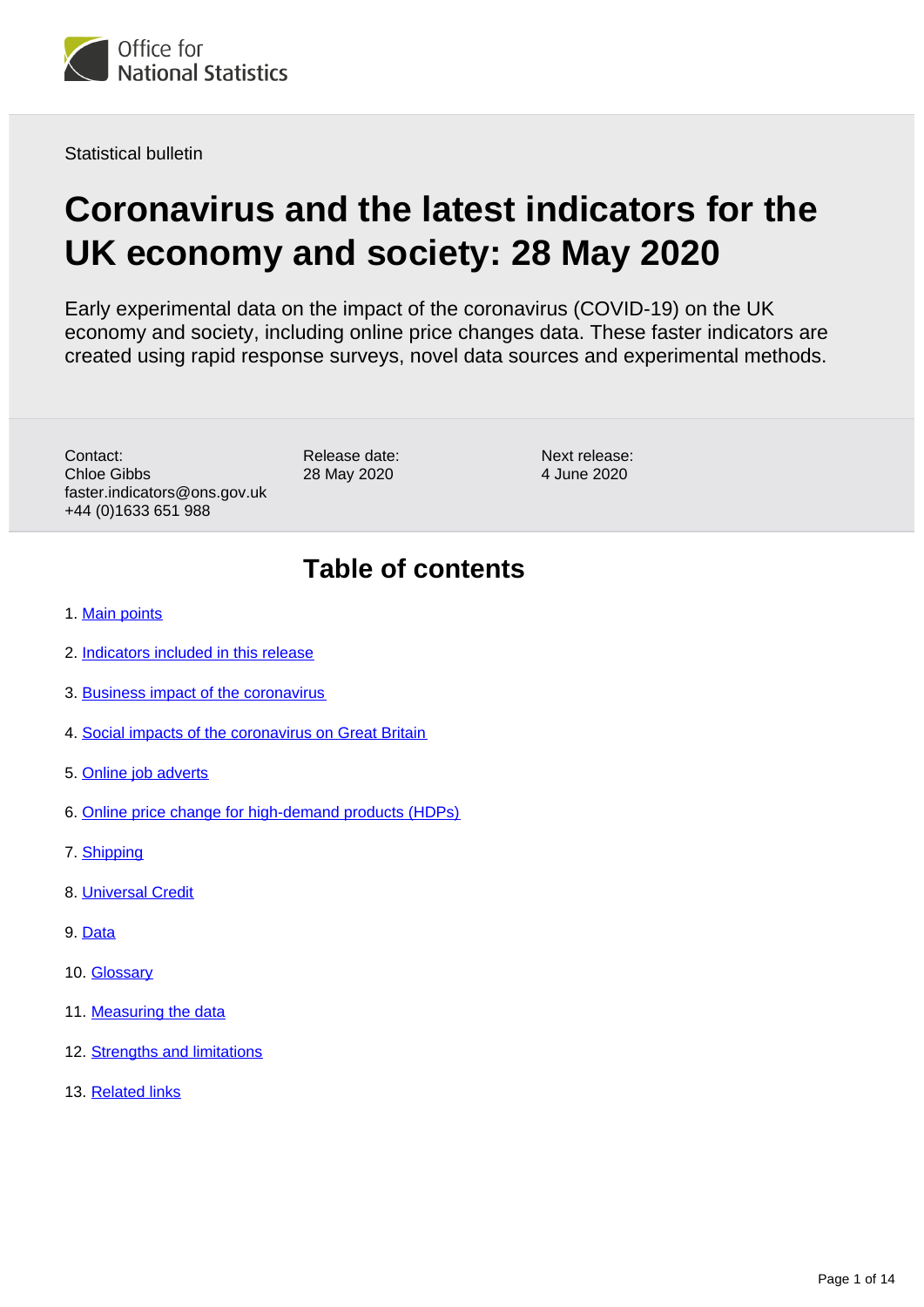# <span id="page-1-0"></span>**1 . Main points**

- 79% of businesses in the UK had applied for the Coronavirus Job Retention Scheme, whilst 42% of businesses had less than six months of cash reserves.
- Of the 14% of businesses who reported they had paused trading but are intending to restart trading in the next two weeks, they expect 31% of their workforce will return from furlough leave.
- There was a fall in the proportion of people in Great Britain staying at home (other than leaving for work, exercise, essential shopping or medical need) from 81% between 14 to 17 May to 73% between 21 to 24 May.
- Online job adverts declined by more than 50% from the start of March to the start of May 2020.
- Overall, prices of items in the high-demand products (HDP) basket decreased by 0.1% between the week ending 17 May 2020 and the week ending 24 May 2020.
- After a marked downward trend in daily ship visits from mid-March to mid-April 2020, daily ship visits to major UK ports have been steady over the last few weeks, with an average of 315 daily ship visits from 18 May to 24 May 2020.
- New declarations for Universal Credit and new claim advances have both gradually declined to 19 May 2020, following peaks on 27 March and 6 April, respectively.

Online price change analysis is experimental and should not be compared with our regular consumer price statistics. The Business Impact of COVID-19 Survey (BICS) is voluntary and currently unweighted, so may only reflect the characteristics of those who responded. Results presented are experimental.

# <span id="page-1-1"></span>**2 . Indicators included in this release**

This bulletin contains:

- Initial results from Wave 5 of the [Business Impact of Coronavirus \(COVID-19\) Survey \(BICS\)](https://www.ons.gov.uk/peoplepopulationandcommunity/healthandsocialcare/conditionsanddiseases/bulletins/coronavirustheukeconomyandsocietyfasterindicators/28may2020#business-impact-of-the-coronavirus) of UK businesses for the period 4 May to 17 May 2020.
- Final results from Wave 10 of the Opinions and Lifestyle (OPN) Survey, covering the period 21 May to 24 May 2020 exploring the [social impact of the coronavirus on individuals in Great Britain](https://www.ons.gov.uk/peoplepopulationandcommunity/healthandsocialcare/healthandwellbeing/bulletins/coronavirusandthesocialimpactsongreatbritain/latest) .
- [Experimental online job advert indices](https://www.ons.gov.uk/peoplepopulationandcommunity/healthandsocialcare/conditionsanddiseases/bulletins/coronavirustheukeconomyandsocietyfasterindicators/28may2020#online-job-adverts) covering the UK job market for January 2019 to May 2020 using data from job advert aggregating website Adzuna.
- [Experimental online price indices](https://www.ons.gov.uk/peoplepopulationandcommunity/healthandsocialcare/conditionsanddiseases/bulletins/coronavirustheukeconomyandsocietyfasterindicators/28may2020#online-price-change-for-high-demand-products-hdps) for high-demand products (HDPs) for 16 March to 24 May 2020.
- [Weekly shipping data](https://www.ons.gov.uk/peoplepopulationandcommunity/healthandsocialcare/conditionsanddiseases/bulletins/coronavirustheukeconomyandsocietyfasterindicators/28may2020#shipping) for the UK up to week commencing 18 May 2020 and daily shipping data up to 24 May 2020.
- Weekly management information on [Universal Credit declarations \(claims\) and advances](https://www.gov.uk/government/publications/universal-credit-declarations-claims-and-advances-management-information) for reference period 1 March to 19 May 2020 (see [Section 8](https://www.ons.gov.uk/peoplepopulationandcommunity/healthandsocialcare/conditionsanddiseases/bulletins/coronavirustheukeconomyandsocietyfasterindicators/28may2020#universal-credit) on Universal Credit); this information is published every Tuesday by the Department for Work and Pensions and will continue to be updated until at least the end of June.

We will add new experimental data and indices as and when new data become available, and list them in this section.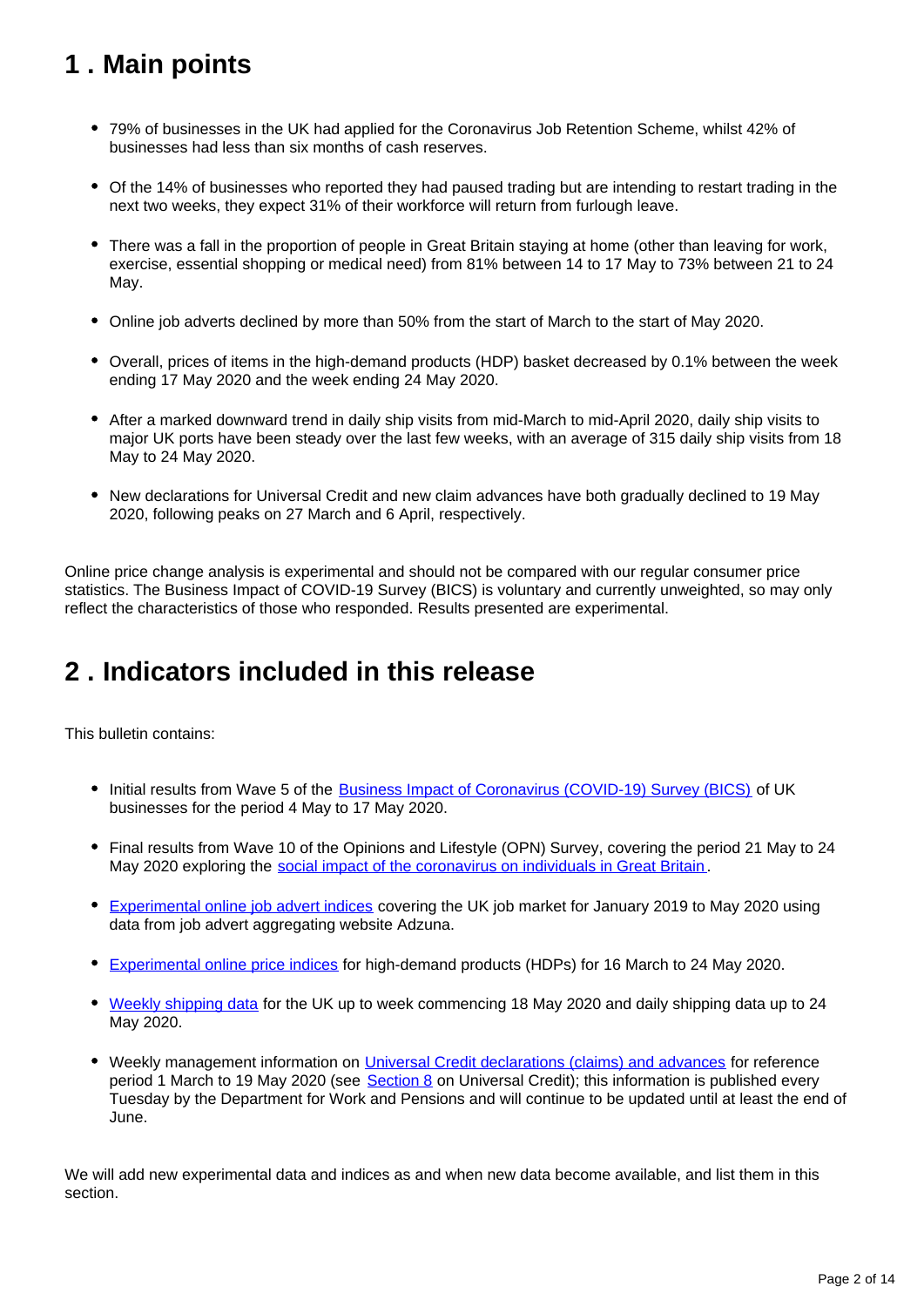This release does not contain data on the number of deaths involving the coronavirus (COVID-19). Our weekly [deaths bulletin](https://www.ons.gov.uk/peoplepopulationandcommunity/birthsdeathsandmarriages/deaths/bulletins/deathsregisteredweeklyinenglandandwalesprovisional/latest) and [accompanying dataset](https://www.ons.gov.uk/peoplepopulationandcommunity/birthsdeathsandmarriages/deaths/datasets/weeklyprovisionalfiguresondeathsregisteredinenglandandwales) provides the most up-to-date figures on deaths involving COVID-19 in England and Wales.

### **More about coronavirus**

- Find the latest on [coronavirus \(COVID-19\) in the UK](https://www.ons.gov.uk/peoplepopulationandcommunity/healthandsocialcare/conditionsanddiseases).
- All ONS analysis, summarised in our [coronavirus roundup.](https://www.ons.gov.uk/peoplepopulationandcommunity/healthandsocialcare/conditionsanddiseases/articles/coronaviruscovid19roundup/2020-03-26)
- View [all coronavirus data.](https://www.ons.gov.uk/peoplepopulationandcommunity/healthandsocialcare/conditionsanddiseases/datalist)
- Find out how our studies and surveys are [serving public need.](http://ons.gov.uk/surveys)

# <span id="page-2-0"></span>**3 . Business impact of the coronavirus**

This section presents initial results from Wave 5 of the [Business Impact of Coronavirus \(COVID-19\) Survey](https://www.ons.gov.uk/surveys/informationforbusinesses/businesssurveys/businessimpactofcoronaviruscovid19survey)  [\(BICS\)](https://www.ons.gov.uk/surveys/informationforbusinesses/businesssurveys/businessimpactofcoronaviruscovid19survey) collected between 18 May and 26 May 2020 for reference period 4 May to 17 May 2020 (questions referring to future expectations are relative to the time each business completes their questionnaire). Out of 20,566 businesses in the UK sampled, 24% had responded as of 26 May 2020. Wave 5 data collection closes on 31 May 2020.

### **Figure 1: 79% of responding businesses had applied for the Coronavirus Job Retention Scheme, whilst 42% of responding businesses had less than six months of cash reserves**

**Headline indicators from the Business Impact of Coronavirus Survey, 4 to 17 May 2020, UK**

### [Download the data](https://www.ons.gov.uk/visualisations/dvc834/bics/wrapper/datadownload.xlsx)

### **Notes**

- 1. Initial results, Wave 5 of ONS Business Impact of Coronavirus (COVID-19) Survey. (Response rate = 24%)
- 2. Although businesses that reported as having permanently closed in a previous wave are not expected to continue to respond to subsequent waves some have continued to respond as being permanently closed.
- 3. Businesses were asked for their experiences of furloughing staff for the reference period 4 May to 17 May 2020, but for questions regarding future expectations businesses may respond relative to the point of completing their questionnaire (responses collected 18 May 26 May 2020).
- 4. All percentages are a proportion of the number of businesses who responded apart from the percentages on furlough leave which are a proportion of the workforce apportioned by workforce size.

Figure 1 shows that overall 42% of responding businesses had less than six months of cash reserves, rising to 58% for businesses who had temporarily paused trading. This compared with 39% of businesses continuing to trade. Overall, 4% of responding businesses had no cash reserves; this rose to 7% for businesses who had paused trading.

The Coronavirus Job Retention Scheme was the most popular government support scheme, with 79% of all responding businesses applying; 27% of the workforce in these businesses had been furloughed. Of responding businesses who have not permanently ceased trading, 16% applied for business grants funded by the UK and devolved governments, while 15% applied for government-backed accredited loans or finance agreements.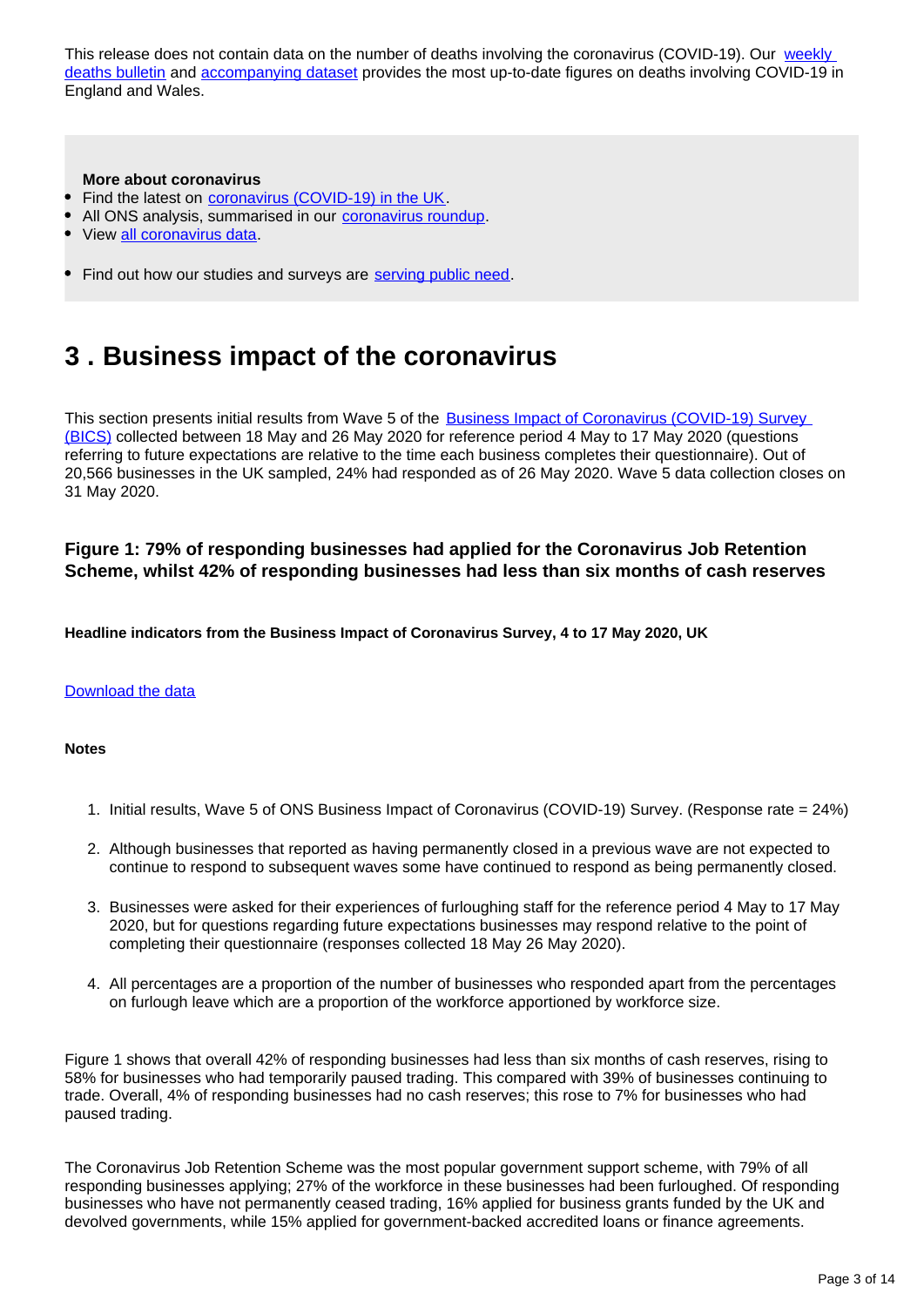Some businesses who temporarily ceased trading are reopening. Of businesses who responded as trading, 8% said they had started trading again in the last two weeks. Of those who had temporarily closed or paused trading, 99% reported the closure or pause started more than two weeks ago.

### **Figure 2: 24% of businesses who have currently paused trading expect to start trading again in the next four weeks, compared with 31% who expect to start trading in more than 4 weeks' time**

**Percentage of surveyed businesses who have temporarily closed or paused trading, UK, 4 May to 17 May 2020**

Figure 2: 24% of businesses who have currently paused trading expect to start trading again in the next four weeks, compared with 31% who expect to start trading in more than 4 weeks' time

Percentage of surveyed businesses who have temporarily closed or paused trading, UK, 4 May to 17 May 2020



### **Source: Office for National Statistics – Business Impact of Coronavirus Survey**

### **Notes:**

- 1. Initial results, Wave 5 of ONS Business Impact of Coronavirus (COVID-19) Survey (response rate = 24%).
- 2. Businesses were asked for their experiences for the reference period 4 May to 17 May 2020, but for questions regarding expectations in the next two weeks businesses may respond from the point of completion of the questionnaire (18 May to 26 May 2020).

Of surveyed businesses who have temporarily closed or paused trading, 14% reported they expect to restart trading in the next two weeks, 31% to restart in more than four weeks' time and 46% reported they were unsure when they would restart trading.

Of the 14% of businesses who reported they are intending to restart trading in the next two weeks, apportioned by workforce size, 31% of the workforce will return from furlough while 15% will return from remote working (though these businesses reported as pausing trade, they may have had skeleton staff working during the temporary closure, before returning to normal trade).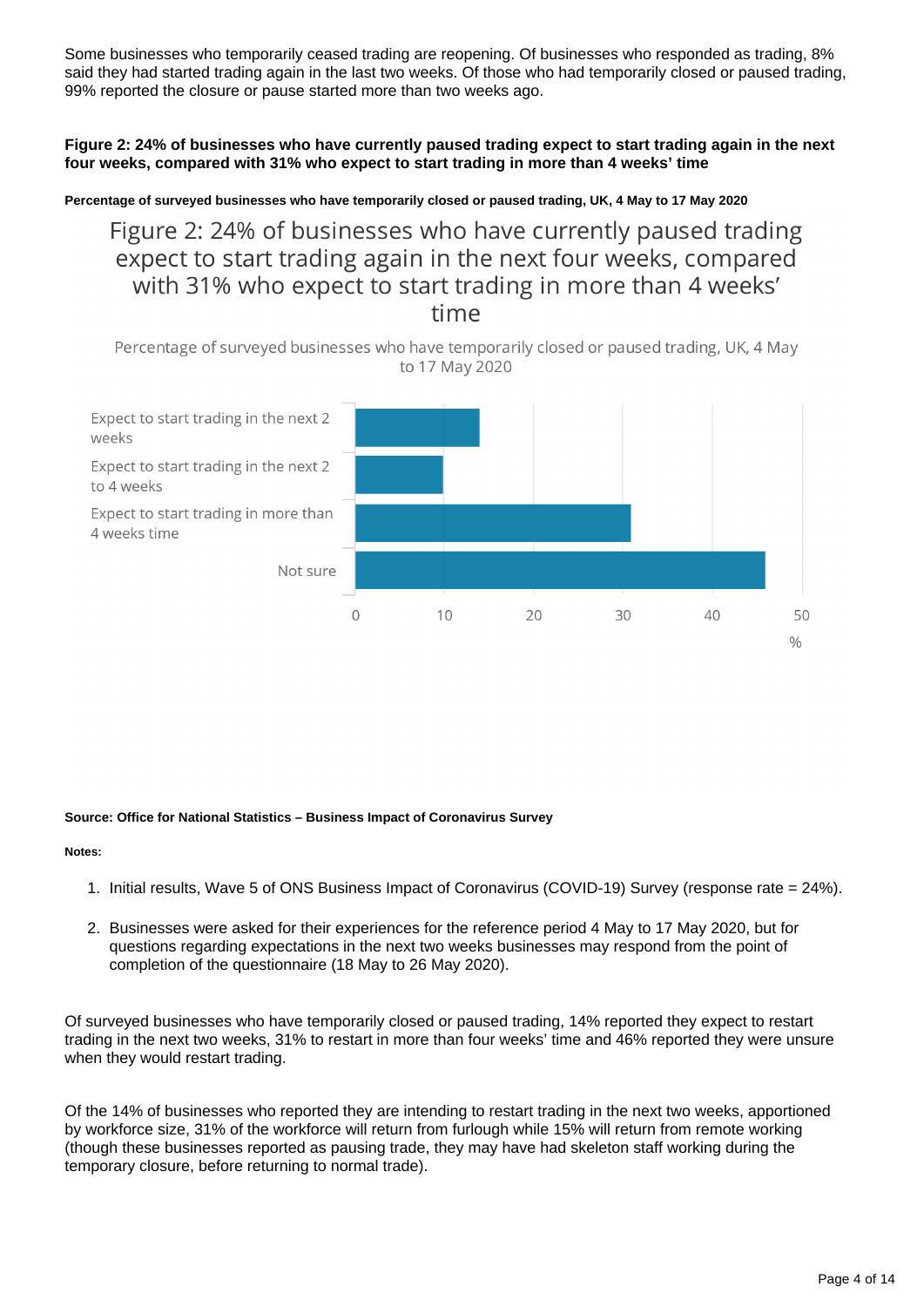# <span id="page-4-0"></span>**4 . Social impacts of the coronavirus on Great Britain**

This section includes headline results from Wave 10 of the Opinions and Lifestyle (OPN) Survey covering the period 21 May to 24 May 2020. The full results will be published in Coronavirus and the social impacts on Great Britain, on 29 May 2020.

### **Figure 3: 73% of people had either not left home or only left for work, exercise, essential shopping or medical need between 21 and 24 May, down from 81% between 14 and 17 May**

### **Proportion of adults, Great Britain, 20 March to 24 May 2020**

Figure 3: 73% of people had either not left home or only left for work, exercise, essential shopping or medical need between 21 and 24 May, down from 81% between 14 and 17 May



Proportion of adults, Great Britain, 20 March to 24 May 2020

### **Source: Office for National Statistics - Opinions and Lifestyle Survey**

### **Notes:**

- 1. Questions: In the past seven days, have you avoided contact with older people or other vulnerable people because of the coronavirus (COVID-19) outbreak?; In the past seven days, for what reasons have you left your home?; In the past seven days, have you worked from home because of the coronavirus (COVID-19) outbreak?; In the past seven days, have you self-isolated because of the coronavirus (COVID-19) outbreak?
- 2. Full response categories for reasons to leave home were: Travelling to and from work; For exercise, for example a run, walk or cycle; Shopping for basic necessities; and Any medical need, or to provide care or to help a vulnerable person.
- 3. Base population for Work from home series: adults that had a paid job, either as an employee or selfemployed; or did any casual work for payment; or did any unpaid or voluntary work in the previous week.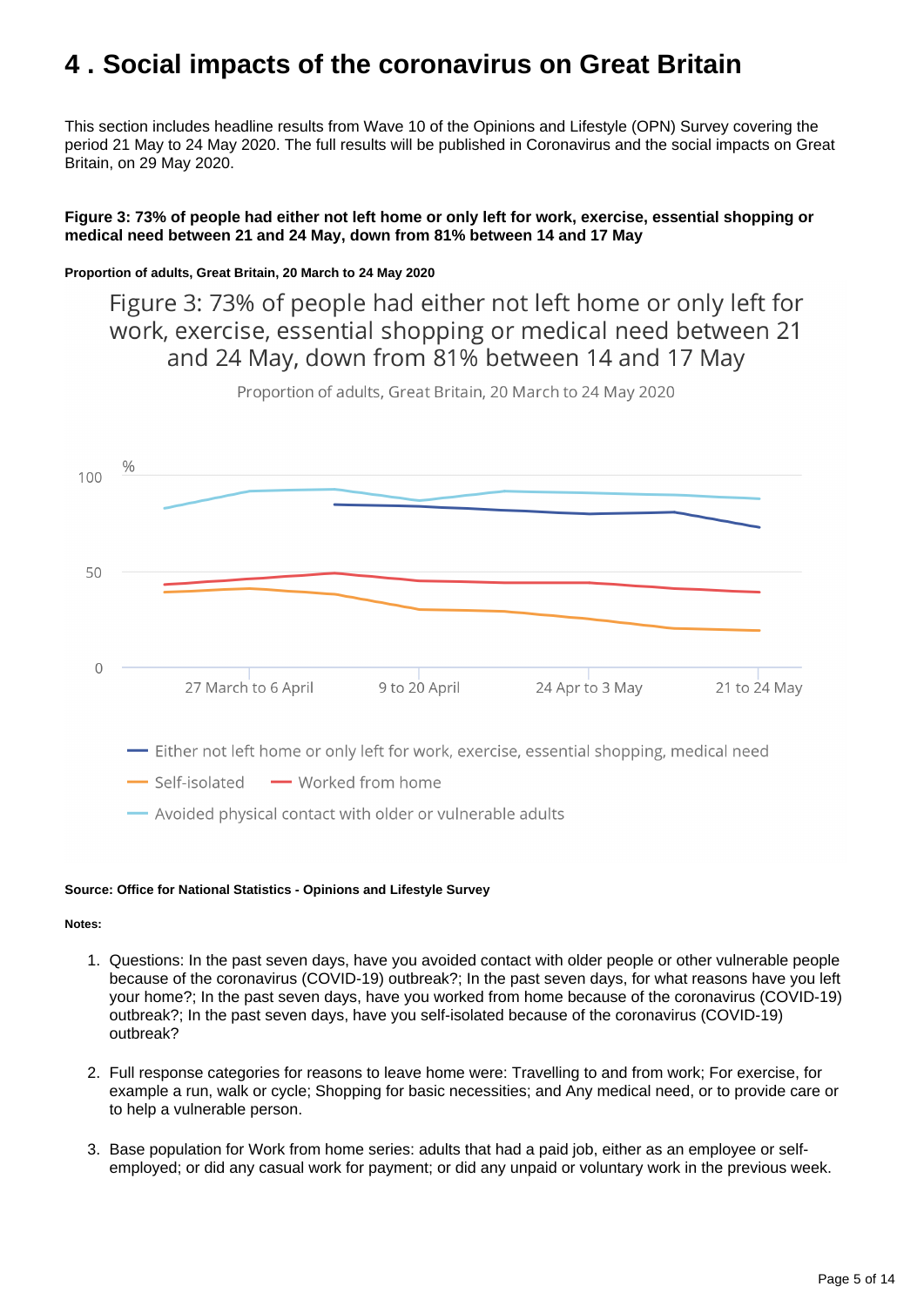# <span id="page-5-0"></span>**5 . Online job adverts**

These figures use job adverts provided by **Adzuna**, an online job search engine, which collates adverts from thousands of different sources. Each value in the series measures the number of job adverts at a point in time, indexed to the average for 2019. The number of job adverts over time is an indicator of the demand for labour.

These estimates are [experimental](https://www.ons.gov.uk/methodology/methodologytopicsandstatisticalconcepts/guidetoexperimentalstatistics) and will be developed over the coming weeks. More details on the methodology can be found in [Using Adzuna data to derive an indicator of weekly vacancies](https://www.ons.gov.uk/peoplepopulationandcommunity/healthandsocialcare/conditionsanddiseases/methodologies/usingadzunadatatoderiveanindicatorofweeklyvacanciesexperimentalstatistics) , and the full series are available in the [Online job advert estimates dataset](http://).

### **Figure 4: Total online job vacancies declined more than 50% from the start of March to the start of May 2020**

**Total weekly job adverts on Adzuna, UK: index 2019 average = 100**

### [Download the data](https://www.ons.gov.uk/visualisations/dvc834/vacs/datadownload.xlsx)

### **Notes**

- 1. The observations were collected on a roughly weekly basis; however, they were not all observed at the same point in each week, leading to slightly irregular gaps between each observation.
- 2. These series have a small number of missing weeks, mostly in late 2019, and latest is in January 2020. These values have been imputed using linear interpolation. The data points which have been imputed are clearly marked in the [accompanying dataset](https://www.ons.gov.uk/economy/economicoutputandproductivity/output/datasets/onlinejobadvertestimates).
- 3. The figure for total adverts in Education on the 21 March 2019 was anomalous and has been replaced with an imputed value.

The total number of online job adverts was relatively stable from the start of 2019 until the beginning of March 2020, after which it began to decline rapidly. This decline continued for two months, with total job adverts levelling off from the start of May to around 43% of its 2019 average.

The categories of catering and hospitality, and wholesale and retail, both saw very large declines in job adverts across this period, stabilising in May between 20% and 25% of their 2019 averages. In contrast, education saw a far smaller decline to around 80% of its 2019 average. The volume of job adverts in health and social care saw little or no change from March to May.

The "Education", "Healthcare / Social Care" (aggregated from Healthcare and Social Care), "Retail/Wholesale" and "Catering/Hospitality" categories were selected because they are likely to be of particular interest to users, and more closely track trends in ONS vacancies data. Further category breakdowns not presented here are included in the [Online job advert estimates dataset.](https://www.ons.gov.uk/economy/economicoutputandproductivity/output/datasets/onlinejobadvertestimates)

The Institute for Employment Studies are also using Adzuna data to produce weekly vacancy indicators, and [more granular breakdowns of these data can found in their release](https://www.employment-studies.co.uk/resource/weekly-vacancy-analysis-vacancy-trends-week-ending-17-may-2020).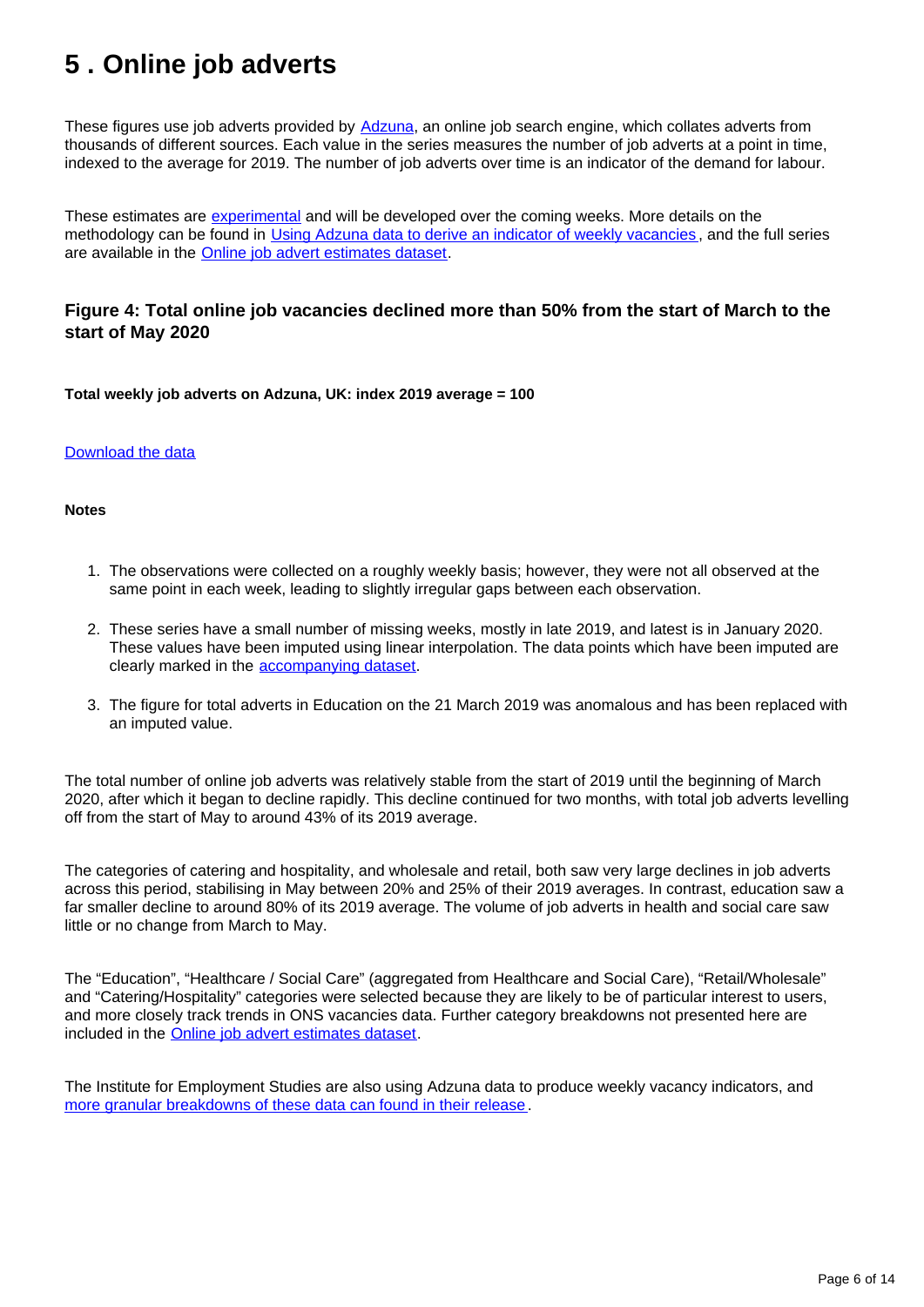# <span id="page-6-0"></span>**6 . Online price change for high-demand products (HDPs)**

A timely indication of weekly price change for high-demand products (HDPs) has been developed, covering the period 16 March to 24 May 2020. This analysis is [experimental](https://www.ons.gov.uk/methodology/methodologytopicsandstatisticalconcepts/guidetoexperimentalstatistics) and should not be compared with our regular consumer price statistics.

As experimental indices, these data are subject to revisions as we develop our methodology and systems.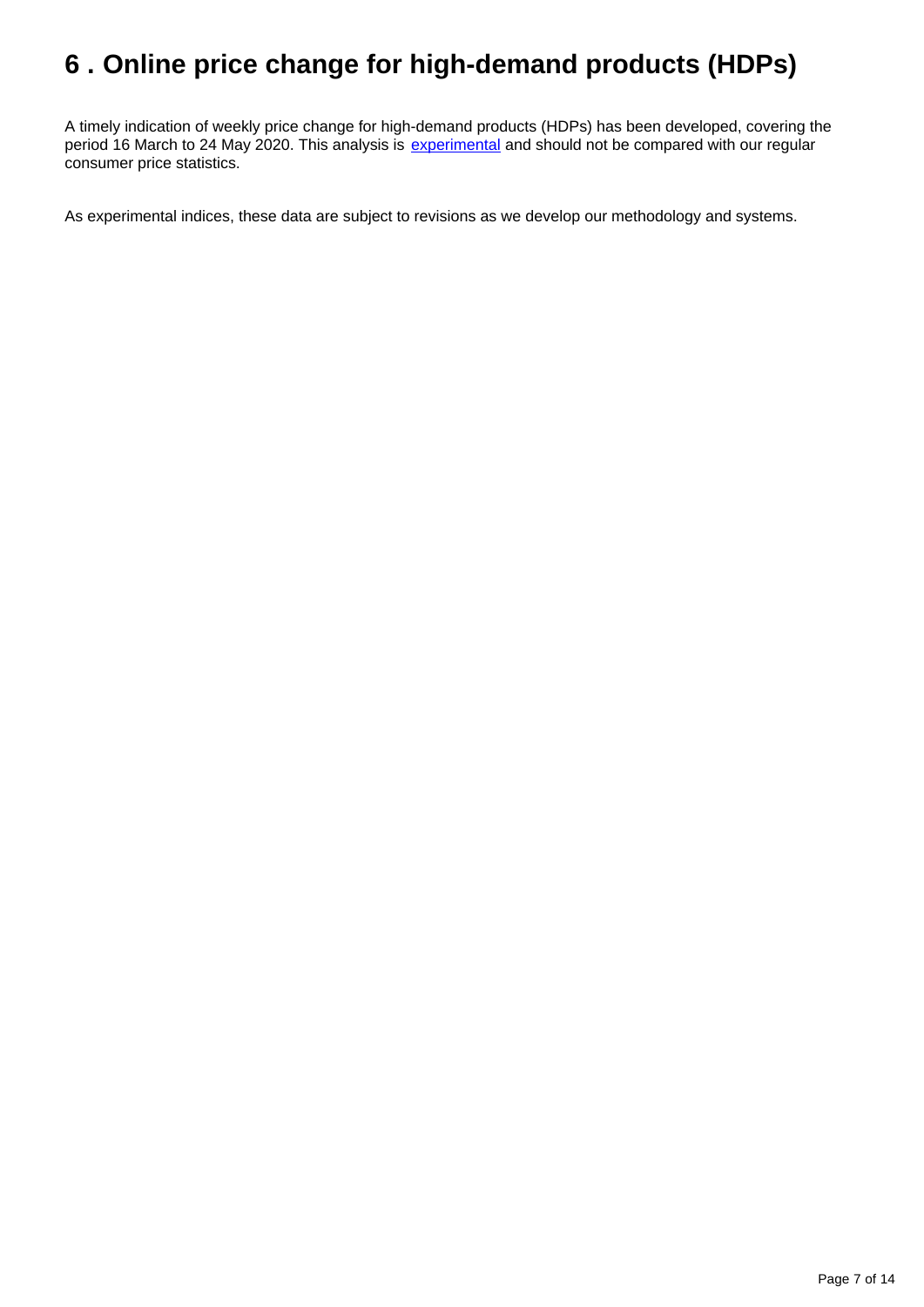### **Figure 5: Overall, prices of items in the high-demand products (HDP) basket have decreased by 0.1% over the period Week 9 to Week 10**

**Online price change of high-demand products, UK, percentage change between Week 9 (11 May to 17 May 2020) and Week 10 (18 May to 24 May 2020)**

Figure 5: Overall, prices of items in the high-demand products (HDP) basket have decreased by 0.1% over the period Week 9 to Week 10

Online price change of high-demand products, UK, percentage change between Week 9 (11 May to 17 May 2020) and Week 10 (18 May to 24 May 2020)



**Source: Office for National Statistics – Faster indicators**

**Notes:**

1. More information on the strengths and limitations of the online price changes data is available in the **Online** [price changes of high-demand products methodology](https://www.ons.gov.uk/peoplepopulationandcommunity/healthandsocialcare/conditionsanddiseases/methodologies/onlinepricechangesforhighdemandproductsmethodology) article.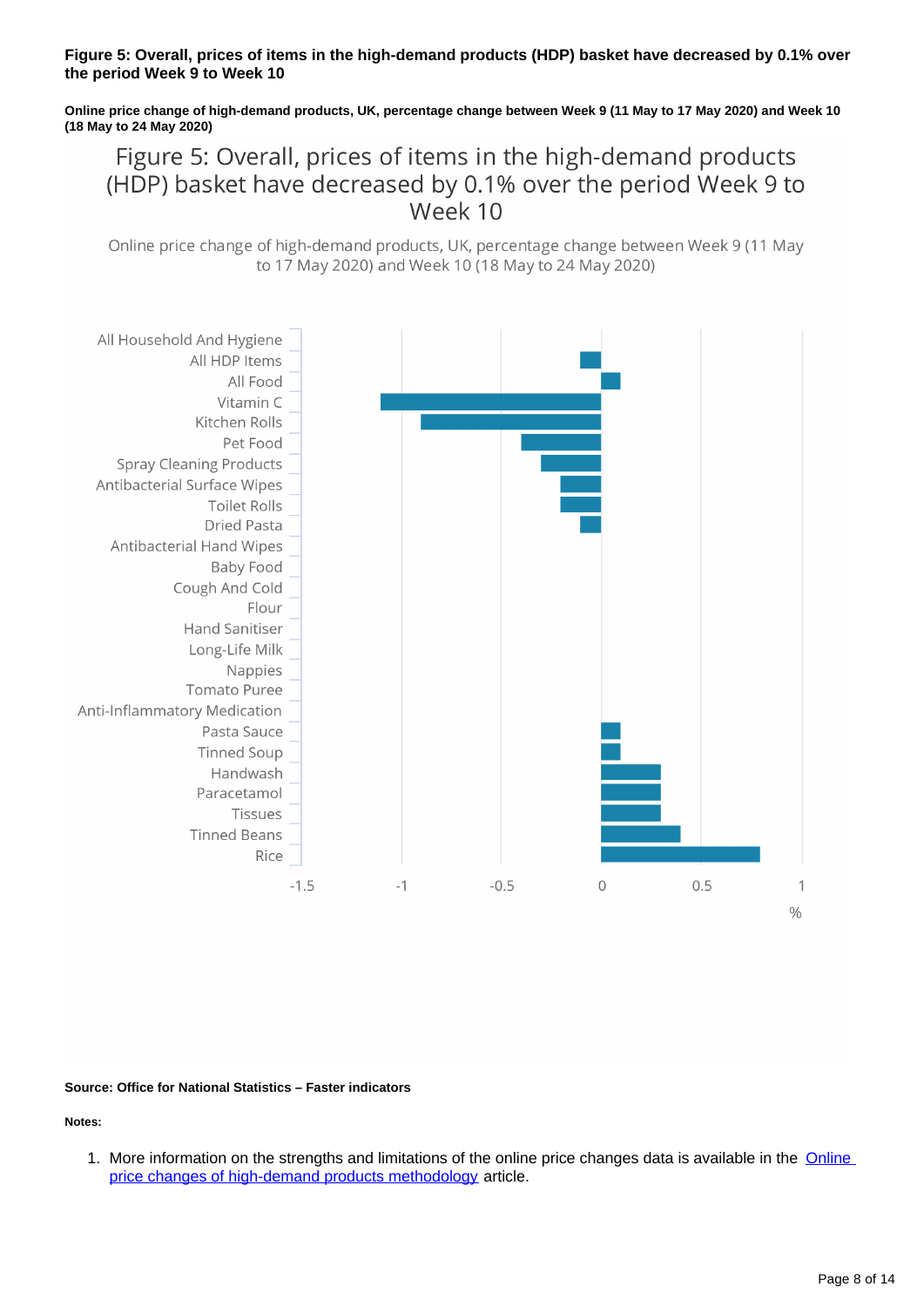Figure 5 shows that overall the online prices of items in the HDPs basket have decreased by 0.1% between Week 9 (11 May to 17 May) and Week 10 (18 May to 24 May 2020). Vitamin C showed the largest decrease in prices in this period, while rice showed the largest increase.

### **Figure 6: Though some high-demand products (HDP) items have varied over the period, the all HDP items index remains stable**

**Online price change of selected high-demand products: index Week 1 (16 to 22 March 2020) = 100, UK**

Figure 6: Though some high-demand products (HDP) items have varied over the period, the all HDP items index remains stable

Online price change of selected high-demand products: index Week 1 (16 to 22 March 2020) = 100, UK



### **Source: Office for National Statistics – Faster indicators**

### **Notes:**

1. Index movements may not be exactly the same as percentage changes shown in Figure 5 as a result of rounding.

Figure 6 presents weekly price movements for aggregated indices and some selected items. The all HDP items, all food, and all household and hygiene indices are relatively stable after seeing slight increases earlier in March and April.

At the item level, nappies and tinned beans show the largest price fall and price increase respectively compared with week 1, although both have also stabilised in recent weeks. In the latest week, the downward movement in Vitamin C prices continues the overall trend for this item over the time series, compared with rice, which saw a price increase for the first time in three weeks.

The time series for all individual HDP items are published in a [dataset](https://www.ons.gov.uk/economy/inflationandpriceindices/datasets/onlinepricechangesforhighdemandproducts) alongside this release.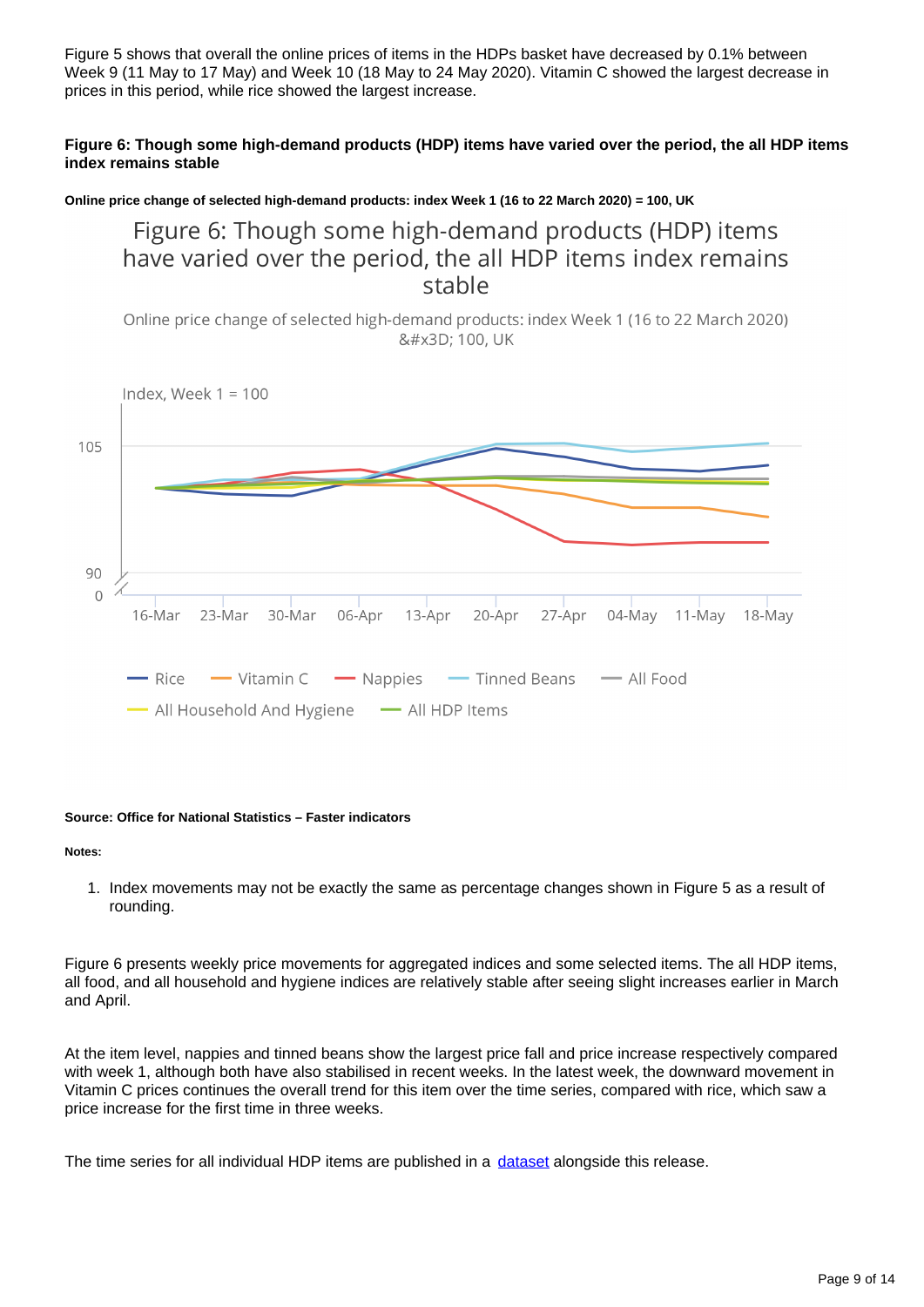# <span id="page-9-0"></span>**7 . Shipping**

These shipping indicators are based on counts of all vessels, and cargo and tanker vessels. As discussed in [Faster indicators of UK economic activity: shipping,](https://datasciencecampus.ons.gov.uk/projects/faster-indicators-of-uk-economic-activity-shipping/) we expect the shipping indicators to be related to the import and export of goods.

### **Figure 7: There has been an average of 315 daily ship visits during the period 18 May to 24 May 2020**

**Daily movements in shipping visits, UK, not seasonally adjusted, 14 February 2020 to 24 May 2020**

Figure 7: There has been an average of 315 daily ship visits during the period 18 May to 24 May 2020

Daily movements in shipping visits, UK, not seasonally adjusted, 14 February 2020 to 24 May 2020



### **Source: exactEarth**

**Notes:**

- 1. The seven-day rolling average has been constructed using the three days before and after the reference point.
- 2. Daily and weekly shipping visits and unique visits are available by port in the [dataset](https://www.ons.gov.uk/economy/economicoutputandproductivity/output/datasets/weeklyshippingindicators).

# <span id="page-9-1"></span>**8 . Universal Credit**

**Figure 8: New declarations for Universal Credit and new claim advances have both gradually declined following peaks on 27 March and 6 April 2020, respectively**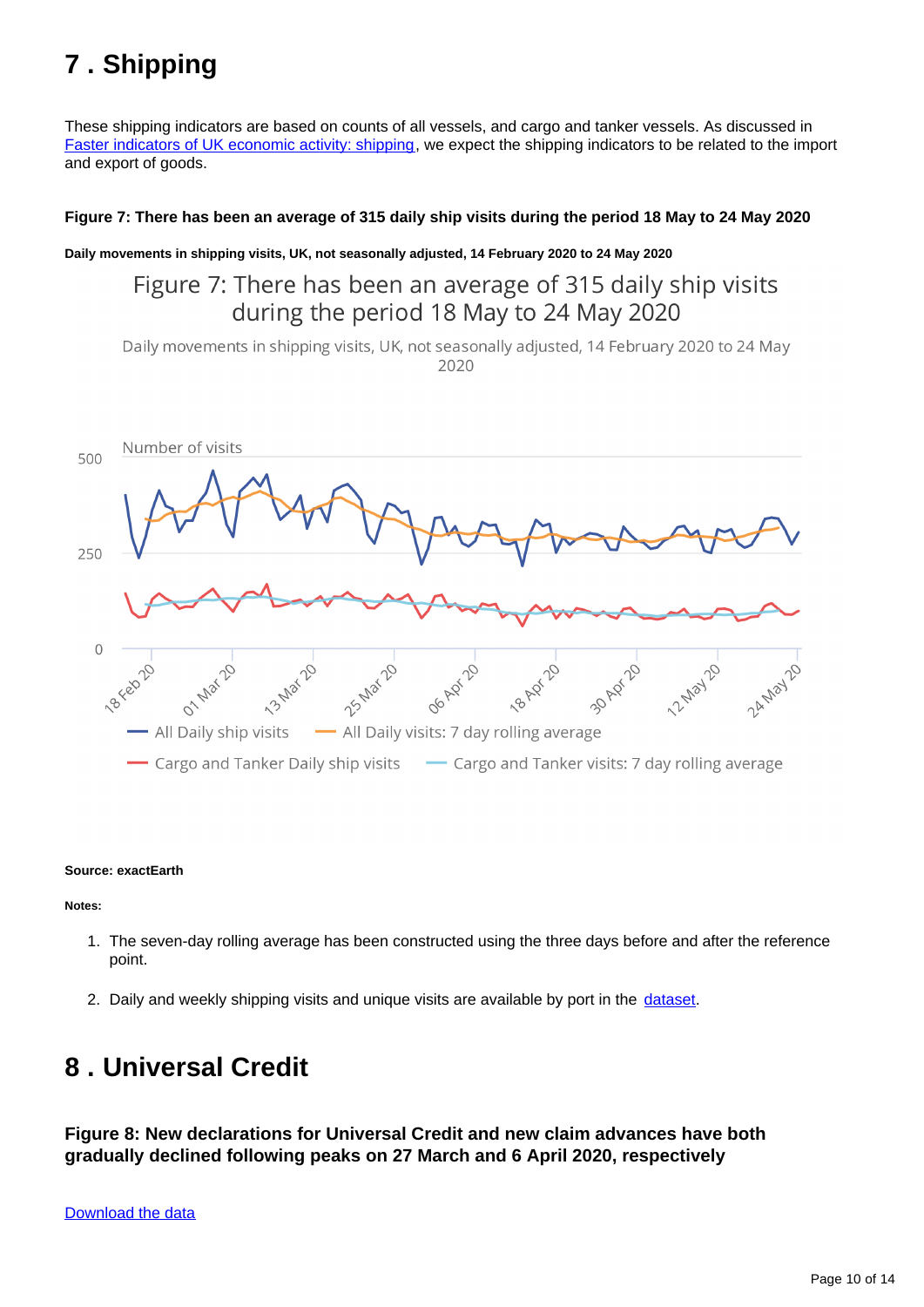1. These declaration figures have not been derived to the same methodology as official statistics, and therefore the management information and official statistics will not be directly comparable. Figures relate to Great Britain only, and Northern Ireland is not included.

The first chart in Figure 8 shows the number of new declarations, which is when an individual or household provides information on their personal circumstances to begin a [Universal Credit](https://www.gov.uk/universal-credit) claim. Note not all declarations will go on to receive a payment.

In the first half of March 2020, new declarations for individuals were steady between 11,000 and 16,000 each weekday (lower on weekends). This rose steeply following the advisory announcement on 16 March to avoid nonessential travel, bars, restaurants and other indoor leisure venues, and to work from home if possible, to peak on 27 March with 146,290 declarations on the fifth day of lockdown, which was announced on 23 March. Measures totemporarily close entertainment, hospitality and indoor leisure premises took effect from 20 March. Numbers then declined gradually in the subsequent weeks to 24,100 new individual declarations on 19 May.

The second chart in Figure 8 shows the number of new claim advances, which provide support to new claimants in financial need until they receive their first regular payment of Universal Credit.

At the beginning of March, advances for new claims were steady between 5,000 to 6,000 each weekday (lower on weekends). New claim advances peaked on 6 April at 35,280, which was 10 days after the peak of new declarations on 27 March. After the peak, new claim advances have steadily fallen to 9,050 on 19 May.

## <span id="page-10-0"></span>**9 . Data**

[Weekly and daily shipping indicators](https://www.ons.gov.uk/economy/economicoutputandproductivity/output/datasets/weeklyshippingindicators)

Dataset | Released 28 May 2020 The weekly and daily shipping indicators dataset associated with the faster indicators of UK economic activity.

[Online price changes for high-demand products](https://www.ons.gov.uk/economy/inflationandpriceindices/datasets/onlinepricechangesforhighdemandproducts)

Dataset | Released 28 May 2020 Weekly online price changes of selected high-demand products (HDP).

[Online job advert estimates](http://)

Dataset | Released 28 May 2020 Experimental job advert indices covering the UK job market.

# <span id="page-10-1"></span>**10 . Glossary**

## **Faster indicator**

A faster indicator provides insights into economic activity using close-to-real-time big data, administrative data sources, rapid response surveys or experimental statistics, which represent useful economic and social concepts.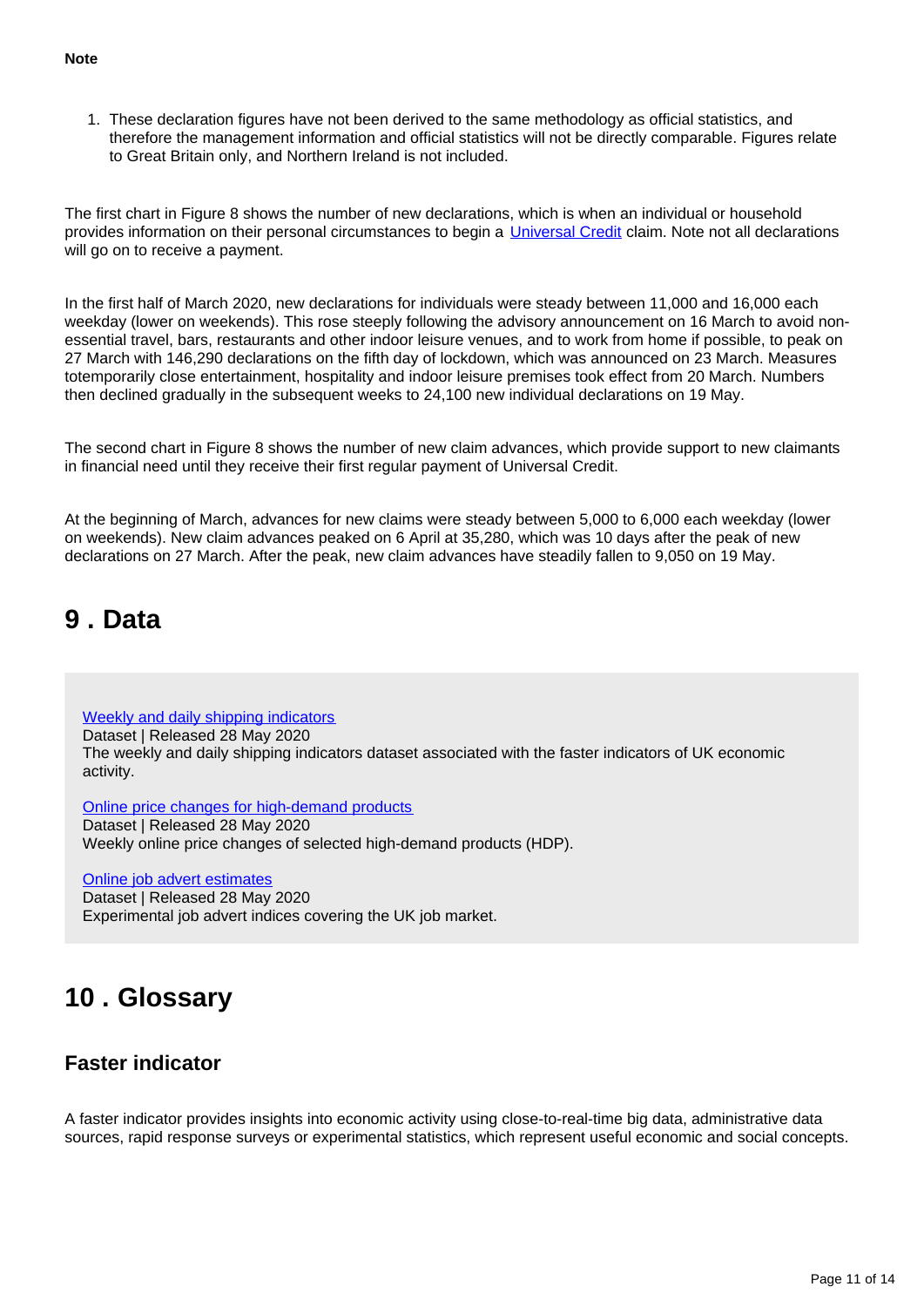## **High-demand product (HDP) basket**

The HDP basket contains everyday essential items that were identified at the beginning of the crisis to have high consumer demand, including items from food, health and hygiene categories. The selection of these items was based on anecdotal evidence on patterns of consumer spend. The basket does not cover all items within these categories.

# <span id="page-11-0"></span>**11 . Measuring the data**

## **Business Impact of Coronavirus (COVID-19) Survey**

The business indicators are based on responses from the voluntary, fortnightly Business Impact of Coronavirus [\(COVID-19\) Survey \(BICS\)](https://www.ons.gov.uk/surveys/informationforbusinesses/businesssurveys/businessimpactofcoronaviruscovid19survey), which captures business' views on impact on turnover, workforce, prices, trade and business resilience. The data relate to initial Wave 5 results, covering the survey period 4 May to 17 May 2020, and the survey questions for the period are available in [Business Impact of Coronavirus \(COVID-19\) Survey](https://www.ons.gov.uk/peoplepopulationandcommunity/healthandsocialcare/conditionsanddiseases/articles/businessimpactofcovid19surveyquestions/wave5)  [questions: 4 May 2020 to 17 May 2020](https://www.ons.gov.uk/peoplepopulationandcommunity/healthandsocialcare/conditionsanddiseases/articles/businessimpactofcovid19surveyquestions/wave5) .

Estimates from the BICS are currently unweighted and should be treated with caution when used to evaluate the impact of COVID-19 across the UK economy. Each business was assigned the same weight regardless of turnover, size or industry.

More information on the quality and methodology, including response rates, sample size and weighting, is available in the "Measuring the data" section of the [Coronavirus and the economic impacts on the UK bulletin](https://www.ons.gov.uk/businessindustryandtrade/business/businessservices/bulletins/coronavirusandtheeconomicimpactsontheuk/21may2020#measuring-the-data).

## **Social impact of coronavirus (COVID-19) (OPN)**

Data on the social impact of the coronavirus (COVID-19) on Great Britain were collected from the Opinions and Lifestyle Survey (OPN). The data relate to the final results for Wave 10, covering the period 21 May to 24 May 2020. In this wave, 2,010 individuals were sampled, with a response rate of 51% (or 1,028 individuals) for the survey.

More information on the quality and methodology of the OPN Survey is available in the "Measuring the data" section of the [Coronavirus and the social impacts on Great Britain bulletin](https://www.ons.gov.uk/peoplepopulationandcommunity/healthandsocialcare/healthandwellbeing/bulletins/coronavirusandthesocialimpactsongreatbritain/latest).

## **Online job advert estimates**

These estimates are experimental and will be developed over the coming weeks. More information on the methodology used to compile these estimates is in the article Using Adzuna data to derive an indicator of weekly [vacancies: Experimental Statistics.](https://www.ons.gov.uk/peoplepopulationandcommunity/healthandsocialcare/conditionsanddiseases/methodologies/usingadzunadatatoderiveanindicatorofweeklyvacanciesexperimentalstatistics)

## **Online price change for high-demand products (HDP)**

Prices were scraped daily from several large online UK retailers (typically supermarkets and other prominent highstreet chains with an online presence) from 16 March to 24 May 2020 for selected items chosen to form the HDP basket (see Table 1 in the [online price changes for HDPs methodology\)](https://www.ons.gov.uk/peoplepopulationandcommunity/healthandsocialcare/conditionsanddiseases/methodologies/onlinepricechangesforhighdemandproductsmethodology).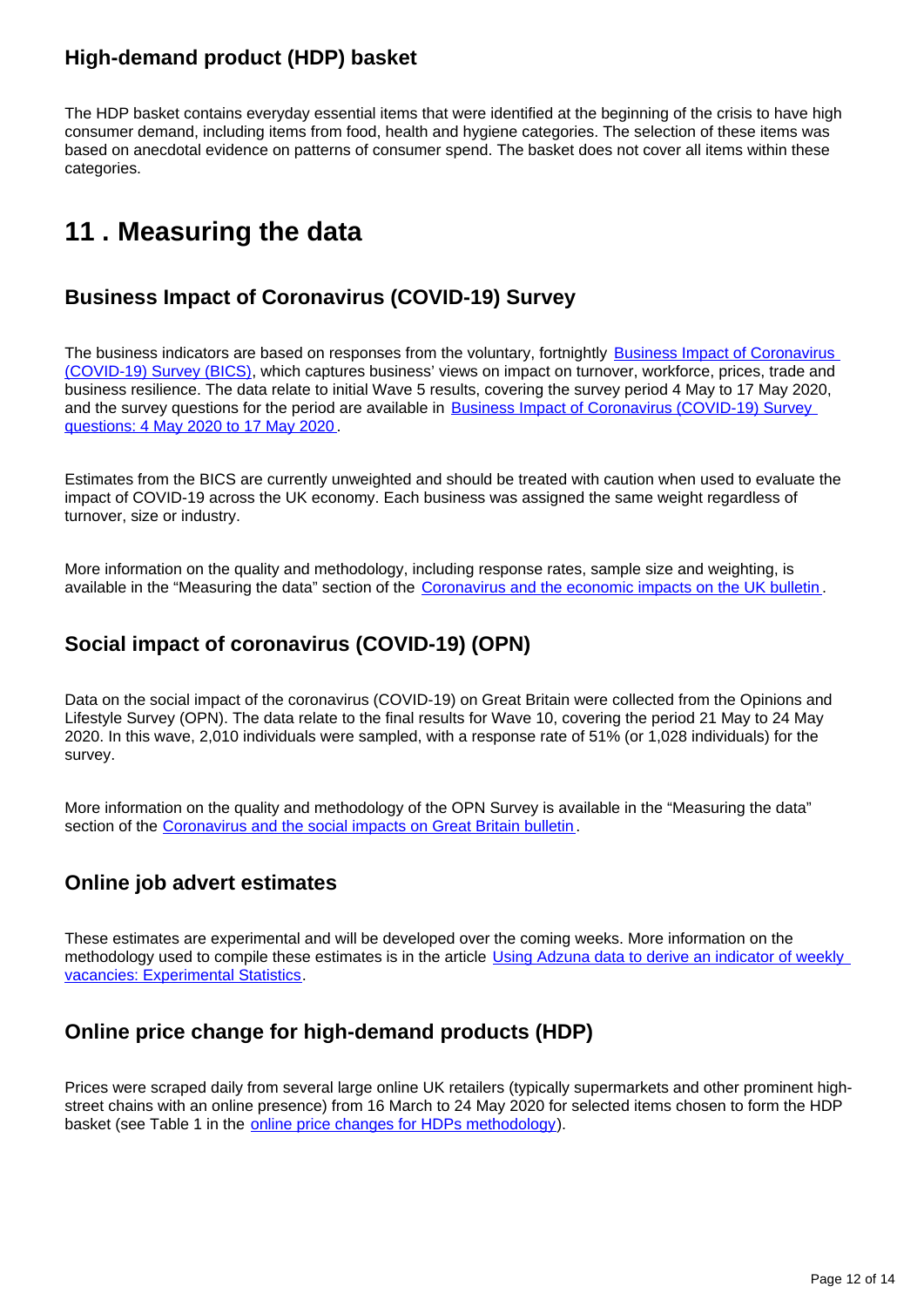An average weekly price was then calculated for each unique product and a movement splice GEKS-Jevons index was calculated using a rolling window of five weeks. More information detailing [our plan](https://www.ons.gov.uk/economy/inflationandpriceindices/articles/coronavirusandtheeffectsonukprices/2020-05-06) for data collection, compilation and publication of our various prices statistics following movement restrictions as a result of the coronavirus pandemic is available.

More information on the quality and methodology of the online price changes data is available in the [Online price](https://www.ons.gov.uk/peoplepopulationandcommunity/healthandsocialcare/conditionsanddiseases/methodologies/onlinepricechangesforhighdemandproductsmethodology)  [changes of high-demand products methodology](https://www.ons.gov.uk/peoplepopulationandcommunity/healthandsocialcare/conditionsanddiseases/methodologies/onlinepricechangesforhighdemandproductsmethodology).

## **Shipping**

These weekly and daily faster shipping indicators data are created through new [experimental](https://www.ons.gov.uk/methodology/methodologytopicsandstatisticalconcepts/guidetoexperimentalstatistics) methods and are not [official statistics](https://www.statisticsauthority.gov.uk/about-the-authority/uk-statistical-system/types-of-official-statistics/). More quality and methodology information is available in [Faster indicators of UK economic](https://datasciencecampus.ons.gov.uk/projects/faster-indicators-of-uk-economic-activity-shipping/)  [activity: shipping.](https://datasciencecampus.ons.gov.uk/projects/faster-indicators-of-uk-economic-activity-shipping/)

# <span id="page-12-0"></span>**12 . Strengths and limitations**

## **Business Impact of Coronavirus (COVID-19) Survey**

The Business Impact of Coronavirus (COVID-19) Survey (BICS) is voluntary and responses are qualitative, which should be treated with caution as results reflect the characteristics of those who responded and not necessarily the wider business population.

These data should not be used in place of official statistics. The survey was designed to give an indication of the impact of the coronavirus on businesses and a timelier estimate than other surveys.

More information on the strengths and limitations of the BICS data is available in the "Strengths and limitations" section of the [Coronavirus and the economic impacts on the UK bulletin](https://www.ons.gov.uk/businessindustryandtrade/business/businessservices/bulletins/coronavirusandtheeconomicimpactsontheuk/21may2020#strengths-and-limitations).

## **Social impact of coronavirus (COVID-19) (OPN)**

More information on the strengths and limitations of the OPN Survey is available in the "Strengths and limitations" section of the [Coronavirus and the social impacts on Great Britain](https://www.ons.gov.uk/peoplepopulationandcommunity/healthandsocialcare/healthandwellbeing/bulletins/coronavirusandthesocialimpactsongreatbritain/22may2020#strengths-and-limitations) bulletin.

## **Online job advert estimates**

These estimates are experimental and will be developed over the coming weeks. Information on the strengths and limitations of these estimates is in the article Using Adzuna data to derive an indicator of weekly vacancies: [Experimental Statistics](https://www.ons.gov.uk/peoplepopulationandcommunity/healthandsocialcare/conditionsanddiseases/methodologies/usingadzunadatatoderiveanindicatorofweeklyvacanciesexperimentalstatistics).

## **Online price change for high-demand products (HDP)**

These experimental online price changes data should not be compared with the headline Consumer Prices Index [including owner occupiers' housing costs \(CPIH\).](https://www.ons.gov.uk/economy/inflationandpriceindices/bulletins/consumerpriceinflation/latest) The CPIH is produced using different methods, data and quality thresholds, and incorporates a broader range of goods and services, such as housing.

More information on the strengths and limitations of the online price changes data is available in the [Online price](https://www.ons.gov.uk/peoplepopulationandcommunity/healthandsocialcare/conditionsanddiseases/methodologies/onlinepricechangesforhighdemandproductsmethodology)  [changes of high-demand products methodology](https://www.ons.gov.uk/peoplepopulationandcommunity/healthandsocialcare/conditionsanddiseases/methodologies/onlinepricechangesforhighdemandproductsmethodology).